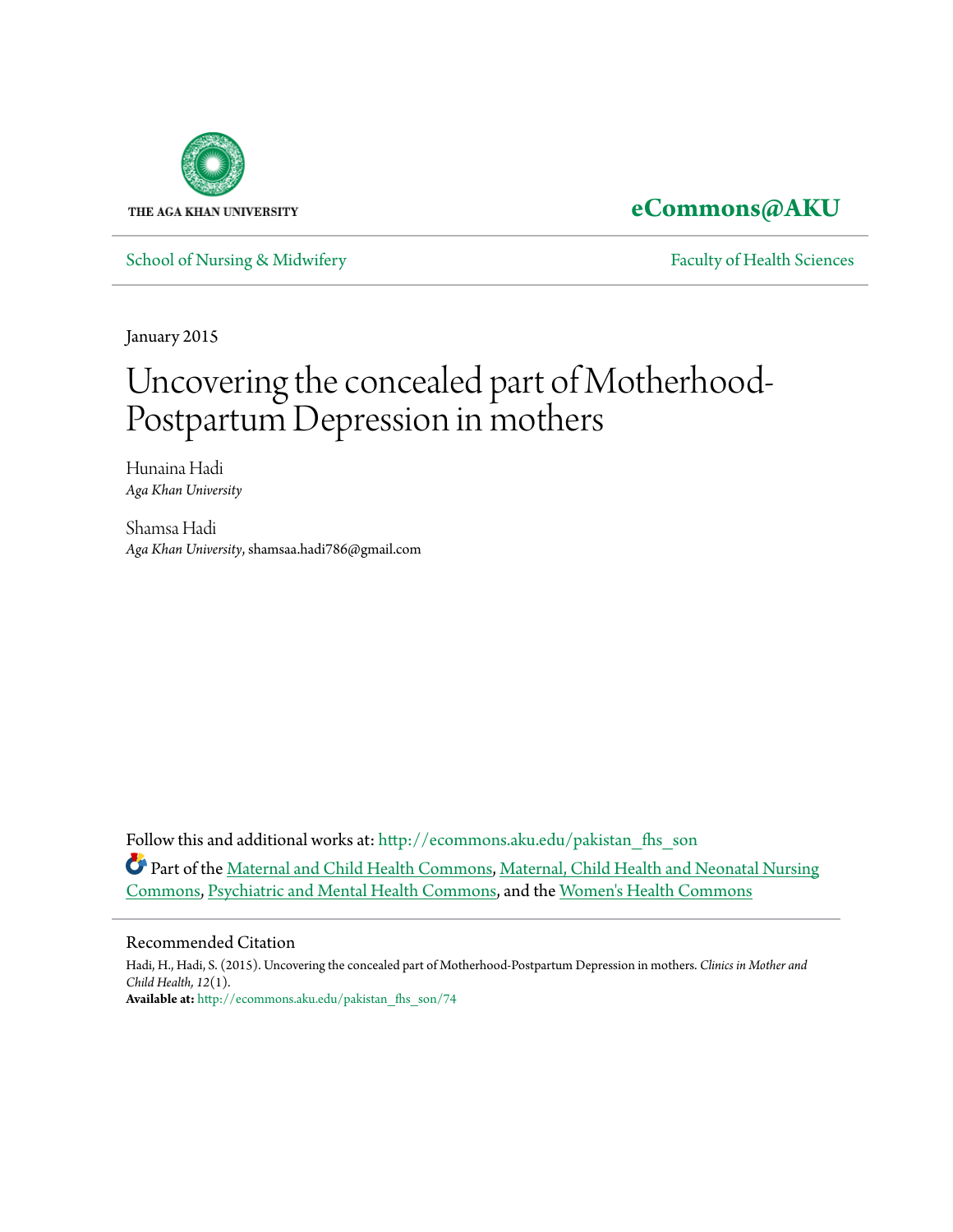

# Uncovering the Concealed Part of Motherhood-Postpartum Depression in Mothers

#### **Hunaina Hadi and Shamsa Hadi**\*

*School of Nursing, Aga Khan University, Karachi, Pakistan*

\***Corresponding author:** Shamsa Hadi, School of Nursing, Aga Khan University, Karachi 74800, Pakistan, Tel: +923232962100; E-mail: shamsaa.hadi786@gmail.com **Rec date:** Oct 14, 2014, **Acc date:** Jan 12, 2015, **Pub date:** Jan 20, 2015

**Copyright: ©** 2015 Hadi S, et al. This is an open-access article distributed under the terms of the Creative Commons Attribution License, which permits unrestricted use, distribution, and reproduction in any medium, provided the original author and source are credited.

#### **Abstract**

**Introduction:** Motherhood is the most pleasing experience of a woman's life. Birth of a child gives birth to new hopes and ambitions. But Post-partum Depression is a condition when this blessing turns into curse. It can affect the mother, the partner and the child and can even lead to infanticide as well as maternal death, often by suicide.

**Method:** A qualitative systematic review was conducted through electronic medium to explore the relevant literature. Various databases i.e. Pubmed, Google search engines, Science Direct, JPMA, the Cumulative Index to Nursing and Allied Health Literature CINHAL and SAGA were used. Manual search was also done by accessing articles from 2000 till 2013. Both authors independently extracted data including study design, participants (number and characteristics), and results.

**Findings:** According to American Psychological Association, an estimated 9-16 percent of postpartum women experience Postpartum Depression (PPD). Moreover, among women who have already experienced PPD following a previous pregnancy, the prevalence estimates increase to 41 percent. The prevalence of PPD in Asian countries ranges from 3.5 percent to 63.3 percent.

**Conclusion:** PPD is a prevalent illness that can lead to severe complications. Its causes can be maternal or situational and therefore its prevention is recommended to decrease its burden in public health. Nurses can play a significant role in identifying women at risk for PPD and support them get necessary treatment. Community teachings, screening programs, psychotherapies, social support are some strategies for the prevention of PPD at different levels. Child care and family responsibilities, lack of awareness, stigma, feeling of shame and guilt are the hurdles in the path of preventing PPD.

**Keywords:** Postpartum depression; Stressors; Psychotherapy; Support

## **Introduction**

Motherhood is the most fulfilling experience of a woman's life. Birth of a child gives birth to new hopes and aspirations. But what if this blessing turns into curse? What if the baby's arrival brings anxiety, exhaustion and weepiness instead of joy and excitement? And what if mother starts having thoughts of killing herself or her baby instead of feeling privileged. All this becomes reality when the mother suffers from Postpartum Depression (PPD). Postpartum depression is a term applied to depressions that are prevalent during postpartum period, which in research and clinical practice is viewed as up to one year after childbirth [1-5]. According to the (DSM-V), the diagnosis of depression during the postpartum period with peripartum onset is the episode occurring during pregnancy as well as in the four weeks following delivery. According to Kim & Swaine [6], fathers also experience significant changes in life after childbirth. Fathers also adjust to an array of new and demanding roles and tasks during the early postpartum period. Nowadays, depression in fathers is known as Paternal Postnatal Depression (PPND).

## **Prevalence of PPD**

PPD can affect the mother, the partner and child .According to American Psychological Association [3], an estimated 9-16 percent of postpartum women experience PPD. Moreover, among women who have already experienced PPD following a previous pregnancy, the prevalence estimates increase to 41 percent. The prevalence of PPD in Asian countries ranges from 3.5 percent to 63.3 percent [4]. According to Paulson and Bazemore [7], Paternal Postnatal Depression (PPND) affects up to 10 percent of fathers throughout the world. Therefore, highlighting the prevalence of PPD there is the need to have a look on this concealed part of life.

## **Risk Factors of PPD**

Major risk factors may include history of previous depression, history of PPD, history of stressful life events, prenatal depression and anxiety, child care stress, marital dissatisfaction and lack of social and emotional support. Socio-cultural practices including seclusions and several dietary restrictions in postpartum period and various cultural taboos are some of the factors associated with PPD [8,9]. Poverty is another factor causing multiple worrying thoughts to parents regarding upbringing of newborn [10]. Childbirth and caring for a newborn in addition to pre-existing responsibilities can exacerbate stress level [11]. Furthermore lack of husband-attachment and family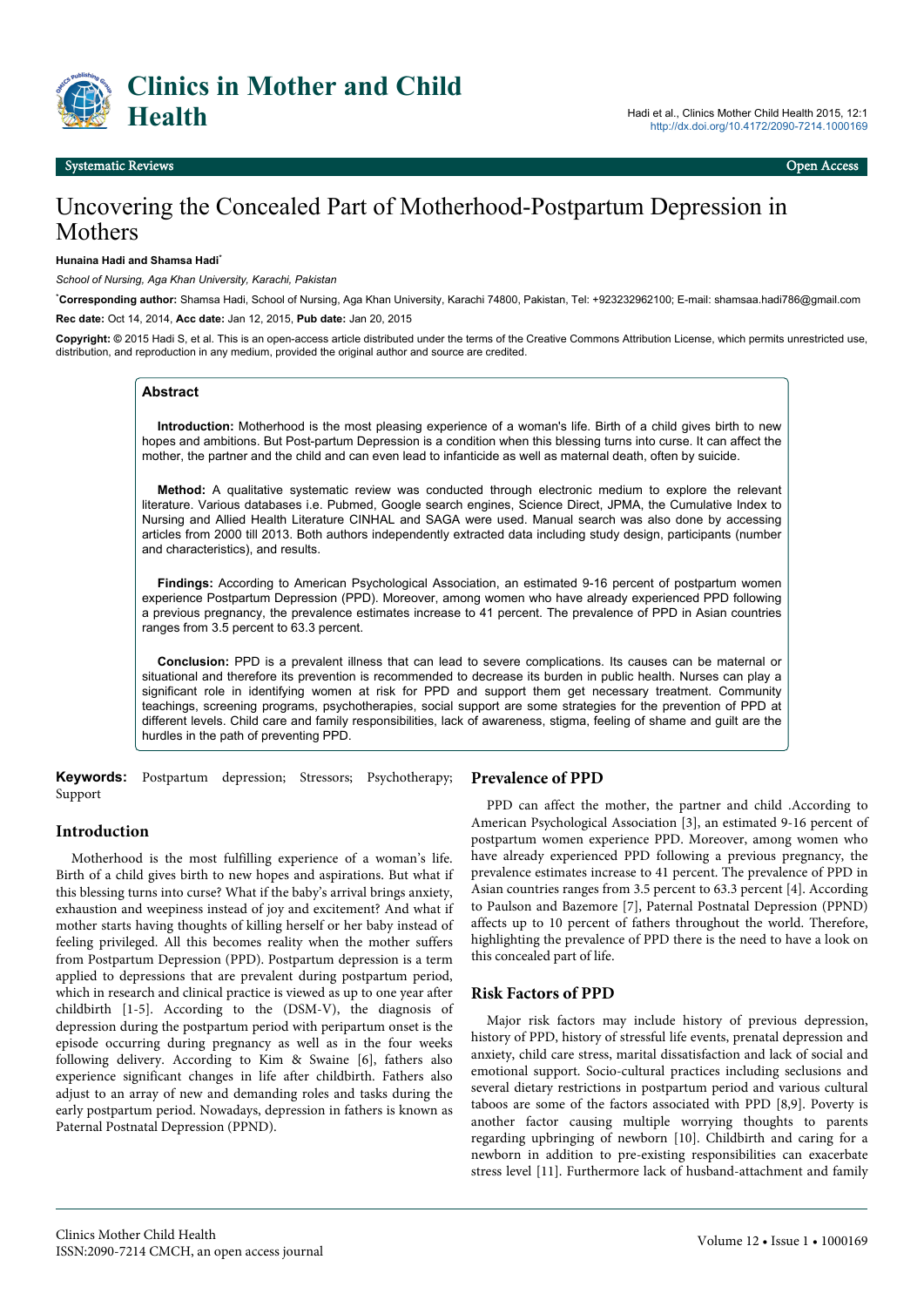support are augmenting factors for PPD since women in postpartum period need emotional attention and quality care, therefore, its lacking can result in PPD [12]. Lastly, introvert women are prone to PPD because they tend to hide their feelings and non-ventilation of feelings can provoke PPD [13]. In addition, hormonal alterations including cortisol and melatonin imbalance results in disturb sleep-wake cycle [14], progressing to stage when mothers exhibit symptoms including mood swings, anxiety, insomnia, decreased concentration and lack of joy, pleasure and interest in life [15].

# **Symptoms of PPD**

Postpartum depression can be manifested as loss of appetite, insomnia, intense irritability and anger, ooverwhelming fatigue, loss of interest in sex, lack of joy in life, feelings of shame, guilt or inadequacy, severe mood swings, difficulty bonding with your baby, withdrawal from family and friends, thoughts of harming oneself or the baby [16].

# **Treatment of PPD**

To overcome the symptoms following could be the pharmacological measures. Antidepressants including serotonin-selective reuptake inhibitors (SSRI) can be used to decrease major depressive symptoms and relapse of PPD. These are usually the first-choice medicine for treating postpartum depression. SSRIs can also be used to relieve severe anxiety and depression during pregnancy and to prevent PPD in high-risk women [17]. However, the use of antidepressants in breastfeeding women, is debatable as it passes into breast milk, thus delivered to the infant. Yet, the quantity of drug in infants' sera is found to be small with no evidence of infant's harm due to mother's medication usage [5].

According to Figueiredo et al. [18], exclusive breastfeeding may help to reduce symptoms of depression from childbirth to 3 months postpartum. In addition, women with negative early breastfeeding experiences are more likely to have depressive symptoms at two months postpartum [19]. Conversely, in other studies, breastfeeding triggers depressive symptoms due to disturbances in sleep-wake cycle, problems in milk production and physical health of child (decrease sucking). However, counseling sessions on breastfeeding before postpartum can decrease stressors [14].

# **Prevention of PPD at Different Levels**

To overcome amplification of symptoms, following preventive measures are recommended. For primary prevention, it is speculated that improvements in major risk factors can decrease PPD. Community teachings to the clients of reproductive age can prevent its incidence. Moreover, clinical assessment and risk evaluation during preconception are useful strategies for early identification of PPD as they help to identify history of depressive episodes, family history, life stressors, role changes and patient's concern and attitude towards pregnancy [14]. At secondary level, screening tools can be used. Two most frequent screening tools are Edinburgh Postnatal depression Scale (EPDS) and Patient Health Questionnarre-9 (PHQ-9) [20,21]. These tools help in early identification of disease by assessing clients for seven dimensions including sleeping, eating, anxiety, cognitiveimpairment, self-perception and suicidal-ideation [22]. Hence, tertiary prevention requires a number of interventions including antidepressants, cognitive-behavioral therapy, interpersonal psychotherapy, social support, stress reduction, dietary management, exercise, sleep-hygiene, breastfeeding and family planning. In

addition, National Institute for Clinical Excellence and English Department of Health has recommended psychological therapies where Cognitive behavioral therapy has been as effective as antidepressants in treating PPD [23]. Counseling, psychotherapies, mindfulness exercises and relaxation-techniques help to decrease emotional instability and to strengthen positivity towards role transitions [14]. Sessions can be conducted for couples to explain partners about role transition and feelings of motherhood aiding in developing social support for mothers by their partners [14]. Furthermore, these sessions for couples can guide them to relate the efficacy of family planning method and reduce depressive symptoms [14]. Furthermore, nutrition can be used as primary, secondary and tertiary prevention. Nutrients like vitamin D, vitamin B3, can be avoided in mothers with increased risk of depressive symptoms. Conversely, methylfolate is effective after development of depression to reduce the symptoms [14]. Yet, depending on individual's resilience, the interventions are decided from aforementioned [14]. Hence mother can recover by abiding tertiary preventions. However, if neglected, the consequences may result in chronic depression or suicide.

# **Barriers in Prevention of PPD**

Despite of these measures, there exist many barriers for each level of prevention. Firstly, women assume that their symptoms are usual part of motherhood rather than depression [24]. Thus, nurses providing care to perinatal women should educate on manifestations of PPD before its risk period, highlighting the misconceptions and myths not only to patient but also the family and ensure social support for role adjustment. Therefore, keeping demographic profiles of women in mind is imperative. For that, several forms of public education can be used like face to-face communication, television and internet. Printed information and websites on PPD must be verified for content accuracy and literacy levels [24]. A survey on PPD revealed that 57 percent women with moderate to severe symptoms did not seek assistance from health provider [25-27]. General barriers include childcare and family responsibilities, lack of awareness about treatment options, stigma, feeling of shame and perceived ineffective treatment. Thus, community health nurses (CHN) should conduct home visit for pregnant and postpartum women and provide education, social support, referral to healthcare and mental-health delivery system after screening. For that, training of CHNs is the first step as it is found to be difficult for them to distinguish between PPD and usual depressive symptoms. However, reluctance to allow CHNs in homes was also observed because of past experiences and cultural taboos. If they are allowed to enter, some clients are found to be reluctant to discuss mental health concerns because they feel that these issues should be concealed. At times, family members' interruptions towards questions asked by CHNs hinder the screening process. If these concerns are discussed, the EPDS screening tool has been found to over-identify and under-identify cases. However, several barriers to referring postpartum depressive mothers to mental-health services have include practical barriers (logistical impediments like lack of transportation, difficulty paying for mental healthcare, healthinsurance limitations and sometimes childcare barrier like inability to afford daycare as children are not allowed to be taken at sessions), personal barriers (lack of motivation, mistrust and comparatively low priority of mental-health than other life stressors), stigma towards psychiatric disorder, mental-health system barriers (lack of services, inhospitable behavior of staff) and internal agency barriers (limited resources and services, overburdened staff).

#### Page 2 of 3